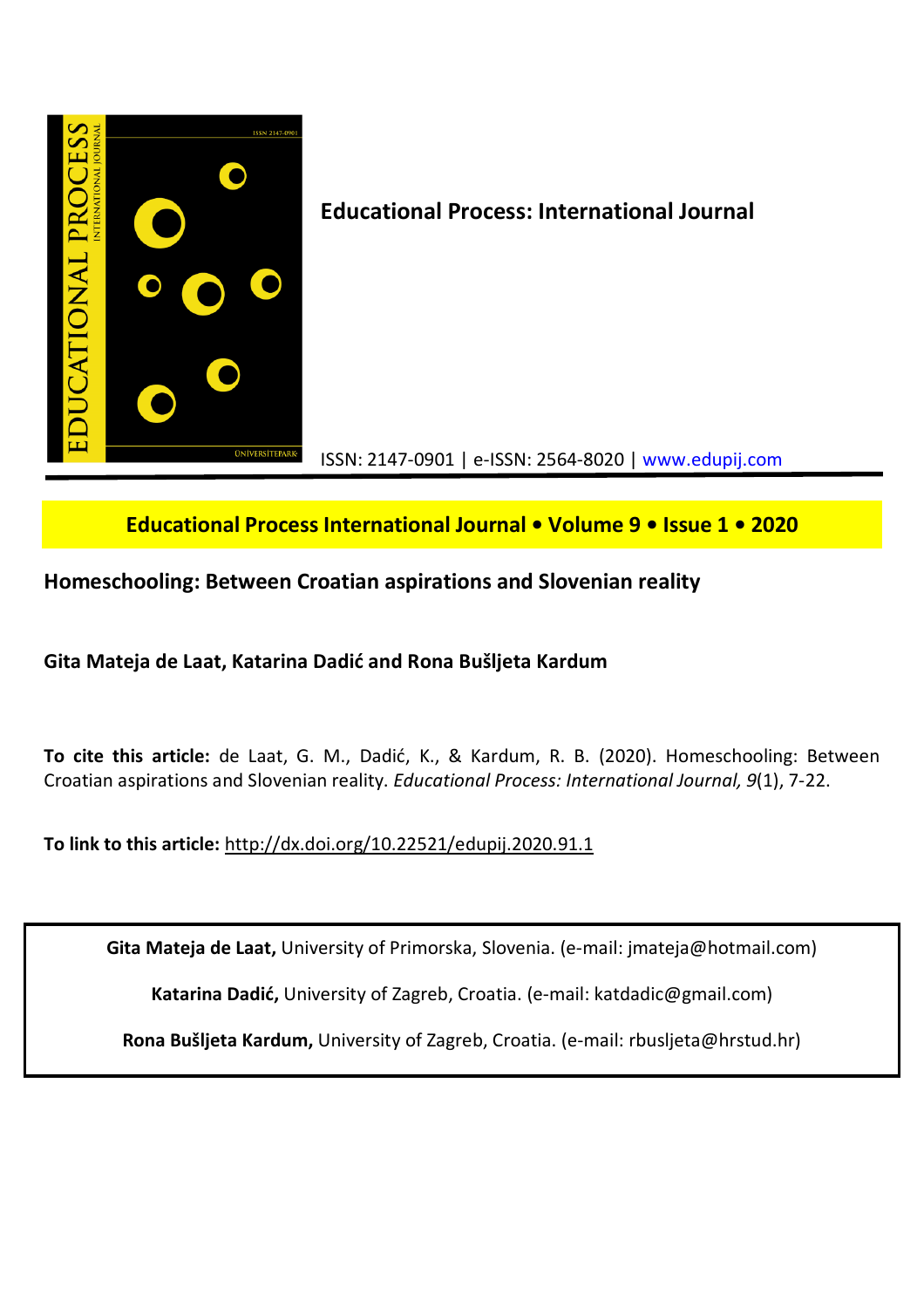EDUPIJ • Volume 9 • Issue 1 • 2020 • pp. 7–22.

## **Homeschooling: Between Croatian aspirations and Slovenian reality**

GITA MATEJA de LAAT, KATARINA DADIĆ and RONA BUŠLJETA KARDUM

## **Abstract**

In this study we describe a short history of homeschooling in Europe, with particular emphasis on Slovenia and Croatia. We describe the legal frameworks of both countries, with a focus mostly on Slovenia where homeschooling is legal, whilst in Croatia it is not legal. To find out how parents think about homeschooling and especially their thoughts about legislation on homeschooling, we conducted interviews with five Slovenian families who are already homeschooling their children and five Croatian families who aspire to do so, with the intention to gain clearer insight into the concrete reality of homeschooling in both countries. We address both the legislation and human experiences in order to examine to what extent the Slovenian example could form a basis for the creation of an authentic Croatian homeschooling model.

**Keywords:** Homeschooling, children, parents, education, pedagogical pluralism.

 $\sqrt{\text{ref}}$  DOI: 10.22521/edupij.2020.91.1

EDUPIJ • ISSN 2147-0901 • e-ISSN 2564-8020 Copyright © 2020 by ÜNİVERSİTEPARK edupij.com

………………………………………........….....………………………………...……………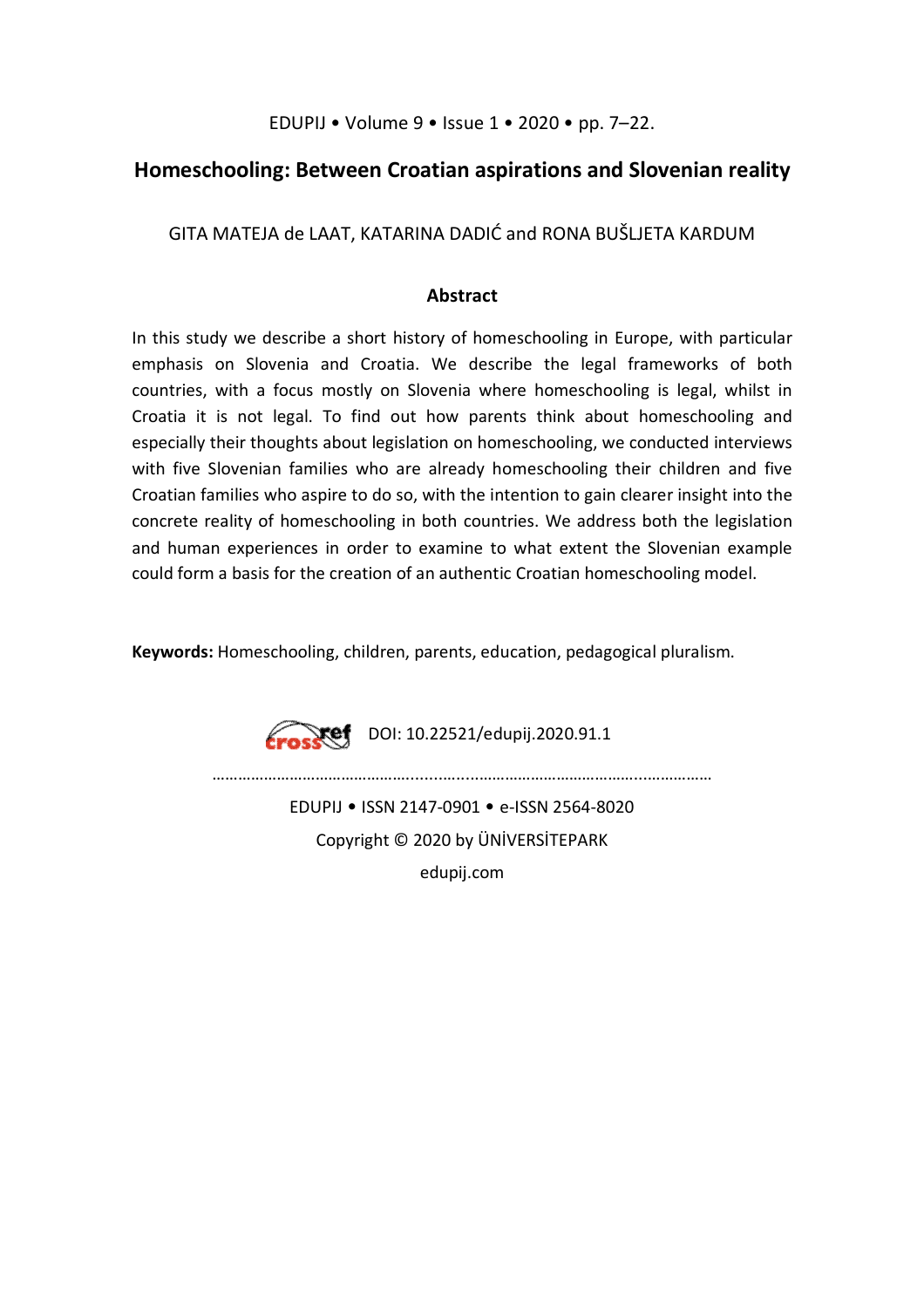#### **Introduction**

Homeschooling as we know it today in the democratic countries of the Republic of Slovenia and the Republic of Croatia is a relatively recent phenomenon. Even though in the past there were laws that permitted home-based education, homeschooling so far has been a poorly researched subject in both countries. Croatia and Slovenia both belonged to the Habsburg dominions, ruled by the House of Habsburg, and were later joined as Yugoslavia. Therefore, for the most part of the last 250 years, the two countries have shared the same government and legislation. Yet, homeschooling is legal in Slovenia whilst illegal in Croatia. For about 50 years, in former Yugoslavia just as in other countries of Southeast Europe, there existed uniformity regarding pedagogy and schooling. At the same time, whilst many Western European countries saw pedagogical pluralism on the increase and home education practiced to a limited degree in certain countries, Yugoslavia saw only "state" pedagogy, with pedagogic pluralism regarded as distinctly undesirable. During almost half a century, there was no reformist pedagogy concept present in either in Yugoslavia or across most of the former Eastern Bloc countries that could provide an alternative to the monolithic, uniform schooling and pedagogy. After Yugoslavia broke apart and democracy was established in the newly formed nation states, there was a growing interest in alternative pedagogical concepts and their practical application. During the economic and sociopolitical transition processes both Slovenia and Croatia went through, many changes were introduced. Today, homeschooling is gaining legitimacy due to the increasingly pluralistic nature of educational politics. In Slovenia, it is legal for parents to homeschool their children and the interest in homeschooling among Slovenian parents has been steadily growing. However, whilst homeschooling in Croatia has still not been legalized, there have been efforts to legalize it, albeit that would entail a serious revision to the existing laws.

As there are parents in Croatia wishing to educate their children at home, one goal of this article is to introduce homeschooling to the Croatian scientific pedagogical community, a topic of study totally neglected in Croatia. We will describe the situation of homeschooling in Slovenia, with interviews conducted that clearly indicate a level of parental interest in homeschooling in Croatia. If we would succeed in convincing a few pedagogues to tackle this topic, the longer-term result might influence Croatian educational policy and thereby create a more positive media environment.

First, we will provide a brief overview of the history of homeschooling in Europe, and then we will describe its development within both Slovenia and Croatia.

To elucidate the situation of homeschooling in Slovenia, we have tried to provide answers to the following questions: "When was homeschooling legalized in Slovenia, and why?" "How many children are being homeschooled in Slovenia?" and "What are the experiences of Slovenian parents with homeschooling their children?"

To elucidate the situation of homeschooling in Croatia, we have tried to provide answers to the following questions: "Why is homeschooling in Croatia illegal? "Who wants to legalize homeschooling in Croatia?" "How could Slovenia be used as a constructive example of homeschooling?" and "How can Slovenian experiences help with a future authentic Croatian homeschooling model?"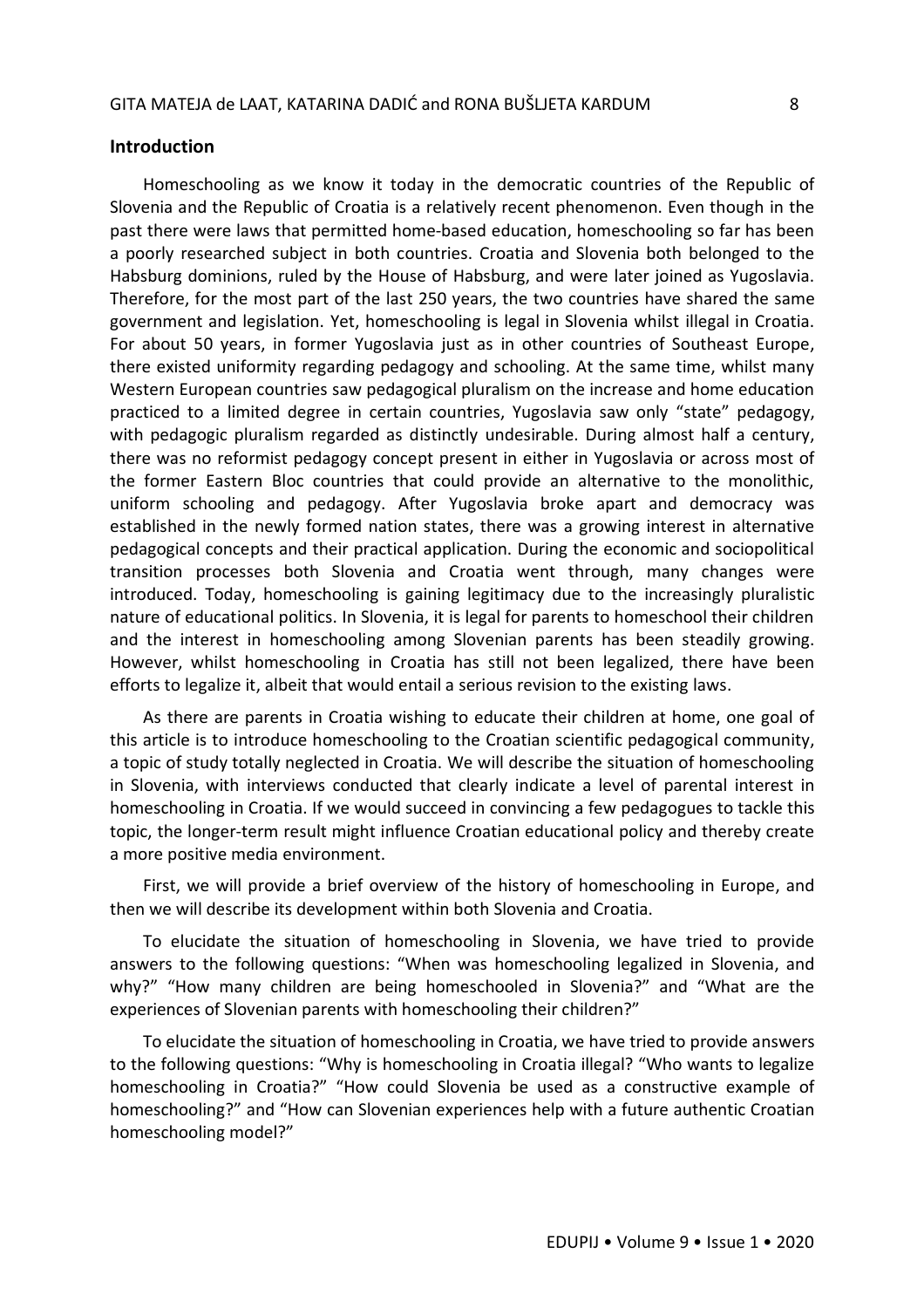#### *Short History of Homeschooling in Europe*

In modern times we send our children to school without questioning this universal practice. However, the all-pervasiveness of this practice conceals the fact that compulsory schooling was implemented only approximately 250 years ago (Fischer, 2006, p. 11), with the concept that education takes place only within formal institutions (i.e., schools) under the patronage of the state, as is the case in both Slovenia and Croatia, being even younger. However, children were not always educated in schools. Historically, children were educated within their home environment, and Fischer (2006) wrote that home education was actually an original form of education that took place throughout all periods of history and in many different forms. In some places and social classes, it was still common practice until the 20th century.

In the early 18th and 19th century the bourgeoisie was eager to copy the lifestyle of the aristocracy, therefore they started to educate their children at home, and for this purpose they hired home tutors (Fischer, 2006, p. 19). However, in the course of the 19th century, parallel to its emancipation, the bourgeoisie distanced itself from this feudal habit of teaching children at home with the help of a home tutor and started instead to send them to school (Fischer, 2006). Home education remained fairly common amongst the aristocracy until the early 20th century, after which it slowly disappeared (Fischer, 2006), whilst at the same time the public (state) school system was becoming more and more consolidated.

#### *Compulsory Schooling in of Slovenia and Croatia*

In Slovenia it is generally assumed that compulsory schooling was implemented in the 18th century. Gabrič (2009, p. 15) wrote that compulsory schooling was implemented in 1774, when Maria Theresa, then sovereign of the Habsburg territories, among which were also the territories of modern-day Slovenia and Croatia, signed the General School Ordinance. However, it seems that this ordinance did not implement compulsory schooling, but demanded that children must either go to school or must be educated at home, stating; "Therefore we order, that all the parents or caretakers must send their children, who are of school age, to school or they must educate them at home" (Allgemeine schulordnung [General School Ordinance], 1774, Article 13). As previously mentioned, the General School Ordinance did not implement compulsory schooling, but that education was compulsory (Unterrichstpflicht), yet could also take place outside of the formal school environment.

It seems that Austrian school legislation (Östrerreicher Schulpflichtgesetz [Austrian Education Act], 1985) was therefore also created on the basis of this notion of compulsory education, with homeschooling in Austria legalized. In the Slovene language, however, no distinction is made between "compulsory education" or "unterrichtspflicht" in German, and "compulsory schooling" or "schulpflicht," with only one expression in Slovenian meaning compulsory schooling. This might have given rise to a historical ambiguity in Slovenia regarding the explanation of Article 13, which may have helped form the generally nonpositive sentiment regarding homeschooling in Slovenia; with it regarded as a curious phenomenon, that is perceived as strange and not applicable. The most visible Slovenian experts in the field of education and psychology are also not in favor of homeschooling. However, as result of the democratization process that took place during the 1990s, the Ministry of Science and Education in Slovenia endorses homeschooling.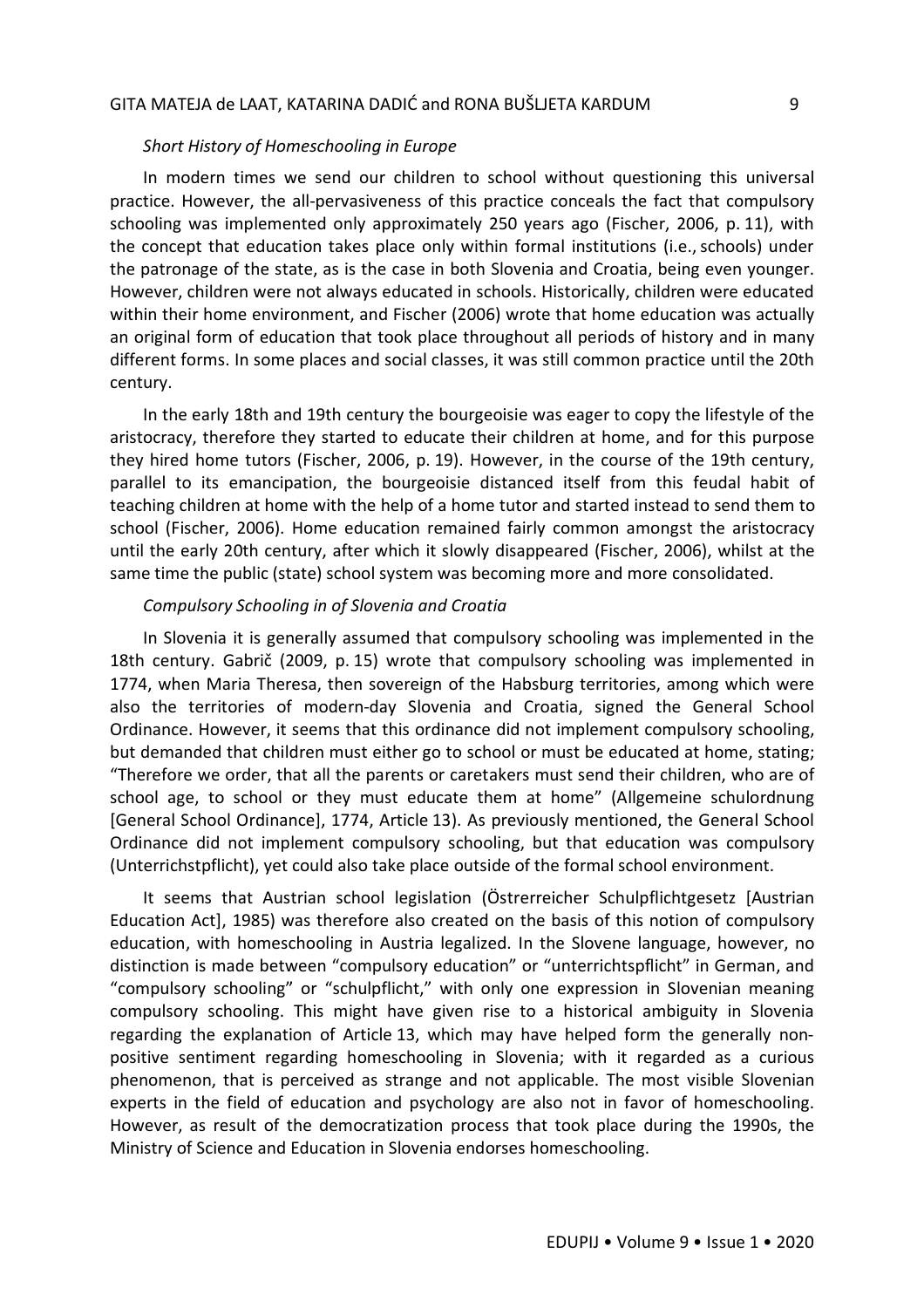Home education was legal within the Habsburg Monarchy and was also practiced after 1774. In 1867, the Habsburg Monarchy was divided into two: the Austrian Empire, which included the territory of modern-day Slovenia, and the Hungarian Kingdom, which included the territory of modern-day Croatia. Both states had their own parliament and government, yet only common affairs were governed by the joint ministries of finance, the military, and foreign affairs. They each had separate schooling legislation, but their contents were actually very similar. In 1869, a new Education Act for the Austrian Empire was issued. Article 20 of the Act states that, "Parents and caretakers of their own children, or those children entrusted into their care, must not leave them without the education prescribed for public folk school" (Original name of Act [Austrian Education Act], 1869), whilst Article 23 states the following:

The exceptions from the obligation to attend school are: boys who attend a higher school, children who are, because of mental or physical defects, incapable of reaching the learning goals and finally, children who are being educated at home or through some other private arrangement. (Original name of Act [Austrian Education Act], 1869)

Homeschooling thus remained legal, and many Slovenian writers earned a living by serving as home tutors of children from wealthy families.

In 1874 in the Hungarian Kingdom, which included the territory of modern-day Croatia, an Education Act was issued that also permitted home education. Article 50 of that Act states that, "Parents or their substitutes can freely decide to educate their children at home, or to enroll them either in a private or public institution or in one of the existing folk schools" And its 51st article demands that, "Children who are being educated at home have to take the exams at one of the existing public schools" (Original name of Act [Hungarian Kingdom Education Act], 1874, as cited by Čuvaj, 1911).

It is evident, however, that both of these important Education Acts from 1774 and 1869 issued within the Austro-Hungarian Monarchy, which implemented compulsory education, also permitted home education as one arrangement that parents could opt for to educate their children. However, Schmidt (1988) wrote that Maria Theresa, then sovereign of the Habsburg territories, allowed home education only as a concession to the aristocracy, so that their children were not required to sit in the same room as those from the lower classes.

In Slovenia, as well as in Croatia, strict compulsory schooling was only implemented in 1929, with the formation of the Kingdom of Yugoslavia, and children were obliged to attend school for a period of 8 years, as stated in the following Act;

Schooling in national schools is universal and compulsory throughout the whole Kingdom of Yugoslavia. Based on the provisions of this law, every child whose parents reside in the territory of the Kingdom of Yugoslavia must be educated according to their capabilities, whether in a regular national school or in a special state institution. The state's government will force parents or caretakers who neglect to provide education for their children, or for those children entrusted to their care, to attend to their duties. The state also has the right to remove children from parents or caretakers who are (because of different reasons, illness or negligence) deemed incapable of attending to their obligations and will place those children with other families or in state institutions. (Zakon o ljudskih šolah [Folk School Act], 1929, Article 2)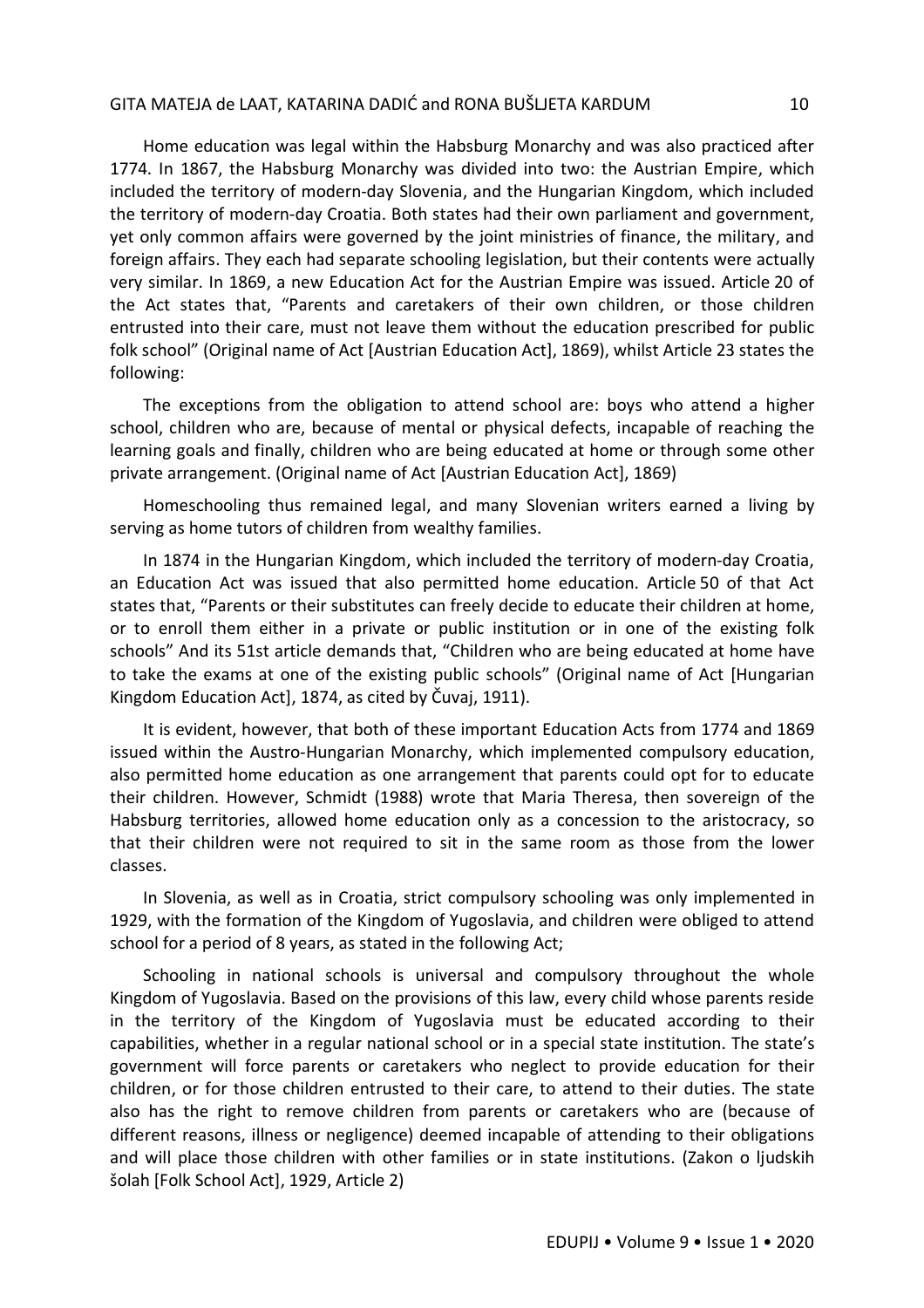After the Second World War, the Communist Party took power in Yugoslavia and the former Kingdom was abolished. From 1945, the new political elite tried to subjugate the school system to its own ideological and political interests. In 1953, the Federal Assembly formed a Commission for School Reform (Gabrič, 2006), and a new General Education Act was issued in 1958, wherein universal compulsory schooling was prescribed. Article 6 of that Act states that, "All the citizens, aged 7 to 15 have to attend school. Compulsory schooling lasts for 8 years" (Splošen šolski zakon [General School Act], 1958).

In socialist countries, thus also in Yugoslavia, the state played a decisive role in the upbringing and education of its children. This tendency to control education was of course also present in the time of the Monarchy; however, during the period of socialism in Yugoslavia, the state was regarded as the main driving force of socialistic progress and development. At the same time, the state was also seen as the main driving force of the development of the individual (Schmidt, 1982). As a reflection of this mindset, state pedagogy was created, and in order to enforce socialistic socioeconomic relations, state pedagogy sought to raise and educate children as socialistic citizens. The monopoly in the field of education that state pedagogy held made any criticism of its educational approach or goals impossible. The educational goal of Yugoslavian state pedagogy was to educate children as socialistic citizens, who would then willingly subjugate their personal interests for the interests of the state (Schmidt, 1982).

The socialistic state was not in favor of the bourgeois nucleus family. Two ideologies formed the state pedagogy at that time. The first claimed that the upbringing and education of children within the modern family was the remnant of bourgeois education and was as such incompatible with socialist principles and had to be replaced by education within state institutions as soon as possible. This idea, however, was not widely accepted in Yugoslavia (Schmidt, 1982). The second idea within state pedagogy with respect to the family structure was less fundamental. For those who supported it, the upbringing and education of children within the family unit was deemed valid, since in their view the family played a crucial role in a child's development into a healthy and content member of society. This was, after all, considered as an integral part of one's personality – and ultimately the goal of a socialist upbringing and education. But it is important to note here that the upbringing within the family had to be administered in accordance with socialistic educational goals. In other words, the upbringing of a child within the family unit had to happen as a de facto extension to the state pedagogy. This second idea regarding the role of the nucleus family in the upbringing of a child was adopted within Yugoslavia (Schmidt, 1982). In view of the educational goals of socialist pedagogy, the role of the state in education and the attitude of the authorities towards the family and its role in the educational process, we can conclude that it is perfectly understandable that home education in its free form was not permitted in Yugoslavia.

#### *Homeschooling in Slovenia*

In 1996, homeschooling was added to Slovenian school legislation as a parental right, whereby they became free to choose the method of education for their children. Article 5 of the Elementary School Act states that, "The parents have the right to choose elementary education for their children. They can either send them to a public or to a private school or they can educate them at home" (Zakon o osnovni šoli [Elementary School Act], 2006). According to Slavko Gaber, who was the Minister of Education and Sport at that time, the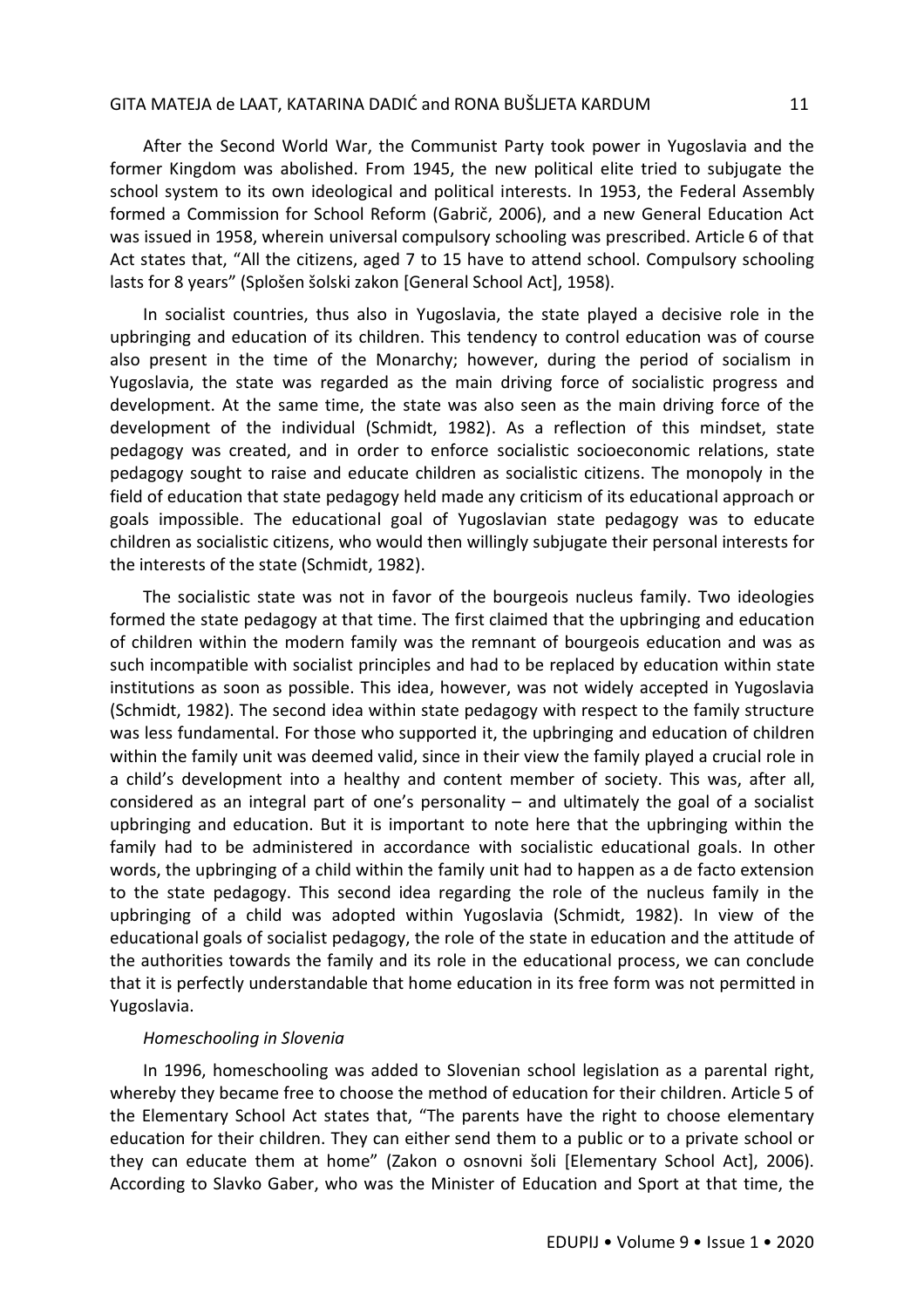government of Slovenia believed that Slovenian parents should be given the choice of how to educate their children and thus increase their decision-making power about their family's own way of life. At the same time, the government wanted to ensure that children who would be educated at home would acquire the same basic standards of academic knowledge, and that the parents could prove that under their guidance their children would be capable of acquiring the basic standards of academic knowledge, that they would otherwise acquire in schools (S. Gaber, personal communication, month nn, year). This step taken by the Slovenian government could be seen as one of the results of the transitional process from socialism to capitalism, as in the process of democratization of society after the collapse of Yugoslavia.

When we speak about the transitional process, we usually refer to changes of an economic or political nature. However, there were also changes within the less tangible dimensions of life, such as those relating to human psychological nature in the attitudes held towards educational and social life. The Slovenian psychologist Janez Svetina wrote about this topic in relation to schools and teaching, just after the collapse of Yugoslavia. Svetina (1992) wrote that after changing the political system from a totalitarian regime to democracy, schools and teachers should no longer indoctrinate children, neither with Marxist ideology nor in fact with any other ideology. Within these new conditions, schools had to help children to become accustomed to the democratic way of thinking and acting, that is, to teach them how to live and act as harmoniously as possible within society, wherein many ways of thinking and desiring, many different views, orientations and practices exist, and to teach them to live with and accept these differences (Svetina, 1992). The diversity of different views, orientations and practices, which are required as fundamental to a democratic, also include different pedagogical approaches, methods of teaching used in different schools, and whether schools are private or under the state patronage. This diversity of different educational approaches also includes homeschooling.

### *School Legislation in Slovenia*

As previously mentioned, Article 5 of the Elementary School Act (Zakon o osnovni šoli, 2006) defined homeschooling as a parental right. However, the law obliges parents who decide to educate their children at home to enroll their children in either a public or private school. At the end of each school year, homeschooled children are required to sit exams at the school at which they are formally enrolled in order for qualified teachers to check if the homeschooled child has acquired the basic standards of knowledge, as prescribed for each grade of elementary schooling. In this way, the examination commission evaluates the performance of all children, homeschooled included (Pravilnik o šolskem koledarju za osnovne šole [Rules on verification and assessment of knowledge and promotion of pupils in elementary school], 2008, Article 6).

If a child does not pass the exam, it may be retaken once more before the next new academic school year begins (Zakon o osnovni šoli [Elementary School Act], 2006, Article 90; Pravilnik o šolskem koledarju za osnovne šole [Rules on verification and assessment of knowledge and promotion of pupils in elementary school], 2008, Article 20). If a child does not pass the exam at the second attempt, they must attend public or private school during the forthcoming academic school year, rather than continue to be homeschooled (Zakon o osnovni šoli [Elementary School Act], 2006, Article 90; Pravilnik o šolskem koledarju za osnovne šole [Rules on verification and assessment of knowledge and promotion of pupils in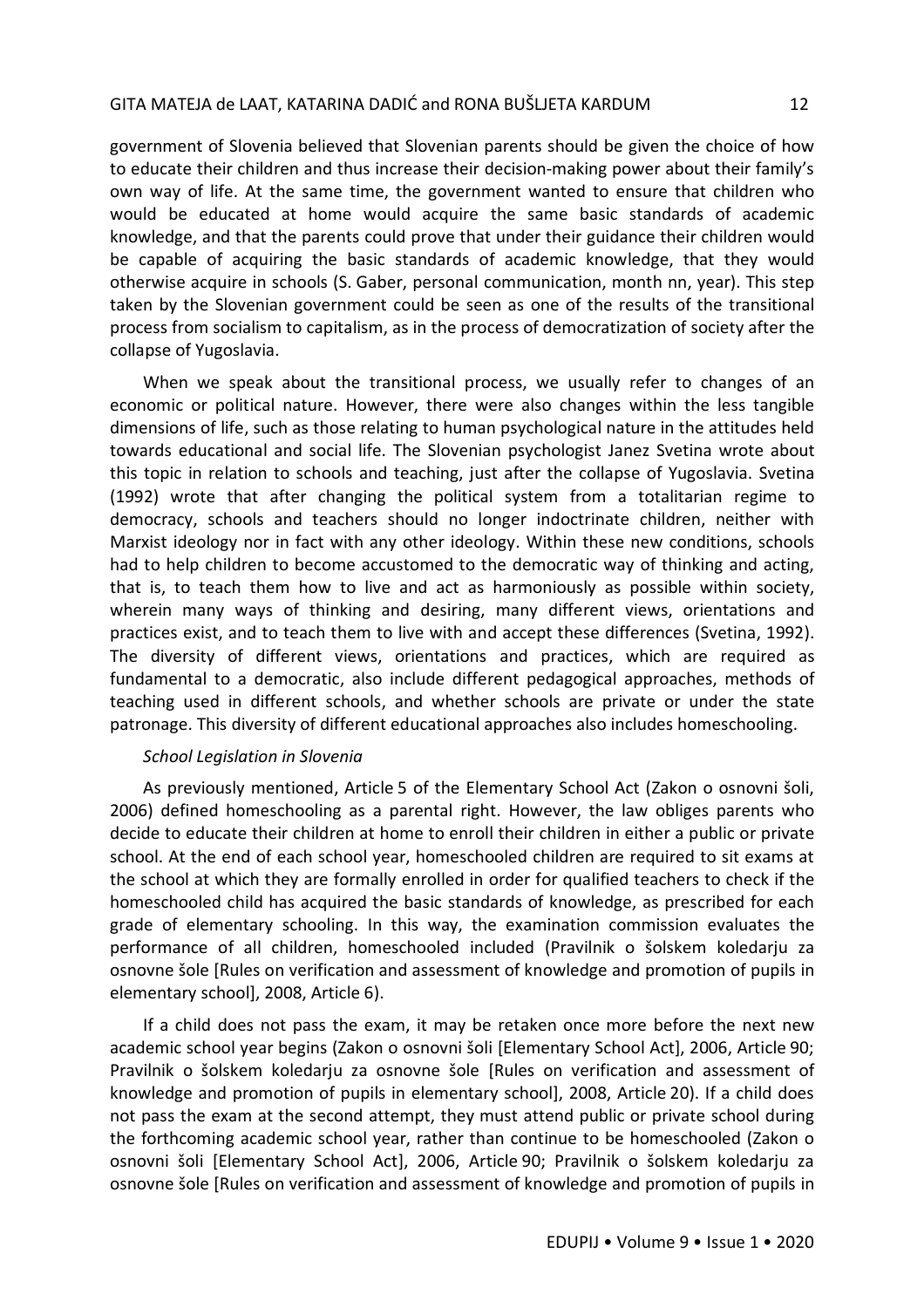elementary school], 2008, Article 20). At the end of the school year the school issues a school certificate (Zakon o osnovni šoli [Elementary School Act], 2006, Article 92).

Children with special needs also have the right to be homeschooled (Pravilnik o osnovnošolskem izobraževanju učencev s posebnimi potrebami na domu [The Act on the direction of children with special needs], 2012, Article 21). The commission, responsible for evaluating the circumstances of children with special needs may, at the behest of the child's parents, determine if it is in the child's best interest to be educated at home. However, this decision has to be based on grounded reasoning. Furthermore, certain requirements as determined by the "Rules on Primary Home Education for Students with Special Needs", must be met (Pravilnik o osnovnošolskem izobraževanju učencev s posebnimi potrebami na domu [The Act on the direction of children with special needs], 2012, Article 21).

Despite a relatively early inclusion of homeschooling in Slovenian school legislation, the first homeschoolers did not appear until almost a decade later. In the 2004-2005 academic school year, four children were homeschooled, and by 2008-2009 this had still only risen to 25 children being homeschooled throughout Slovenia. However, this number has steadily grown, and during the 2016-2017 academic school year there were 279 homeschooled children in Slovenia. This indicates that the interest for homeschooling among Slovenian parents is growing. However, comparatively, the total number of all primary school pupils enrolled in the regular school program for the 2016-2017 academic school year in Slovenia was 177,000 (Statistical Office of the Republic of Slovenia), meaning that the number of homeschooled children in Slovenia is therefore still very low, representing only 0.2% of all primary school pupils. In fact, the percentage of homeschoolers in the true sense is lower still, as the officially registered number of homeschooling children also includes children who attend one of the alternative private schools, whose program is not accredited by the state, and are therefore also counted among those being "homeschooled", as they do not attend a state school or an accredited private school. As children attending non-accredited schools are officially registered as homeschoolers, they are also required to sit the in-school exam at the end of each school year at their official school of enrolment. However, the number of these children is unknown as the Ministry of Science and Education does not collect this information.

#### *Homeschooling in Croatia*

Croatia, together with the Republic of North Macedonia, is the only country in the former Yugoslavian region where homeschooling is illegal, even though in the past homeschooling was legal until its abolition in 1929.

Within Croatian pedagogical science, the subject of homeschooling is seen as a new phenomenon, and therefore Croatian scientific literature on this topic of study has been very limited. As such, only two articles have been published in Croatia on homeschooling (Bjelan, 2011; Dadić, 2012), which both expressed a dismissive attitude towards homeschooling. In particular, they addressed the parents' role as teachers. The author of the first article suggested that parents who take up the role of teacher for their own children should meet the pedagogical standards of the ISSA (International Step-by-Step Association). It is thus argued that homeschooling parents should possess certain levels of teaching skills and knowledge (Bjelan, 2011). The second article focused on the analysis of the initiative to legalize homeschooling, which the Croatian Christian Coalition submitted to the Ministry of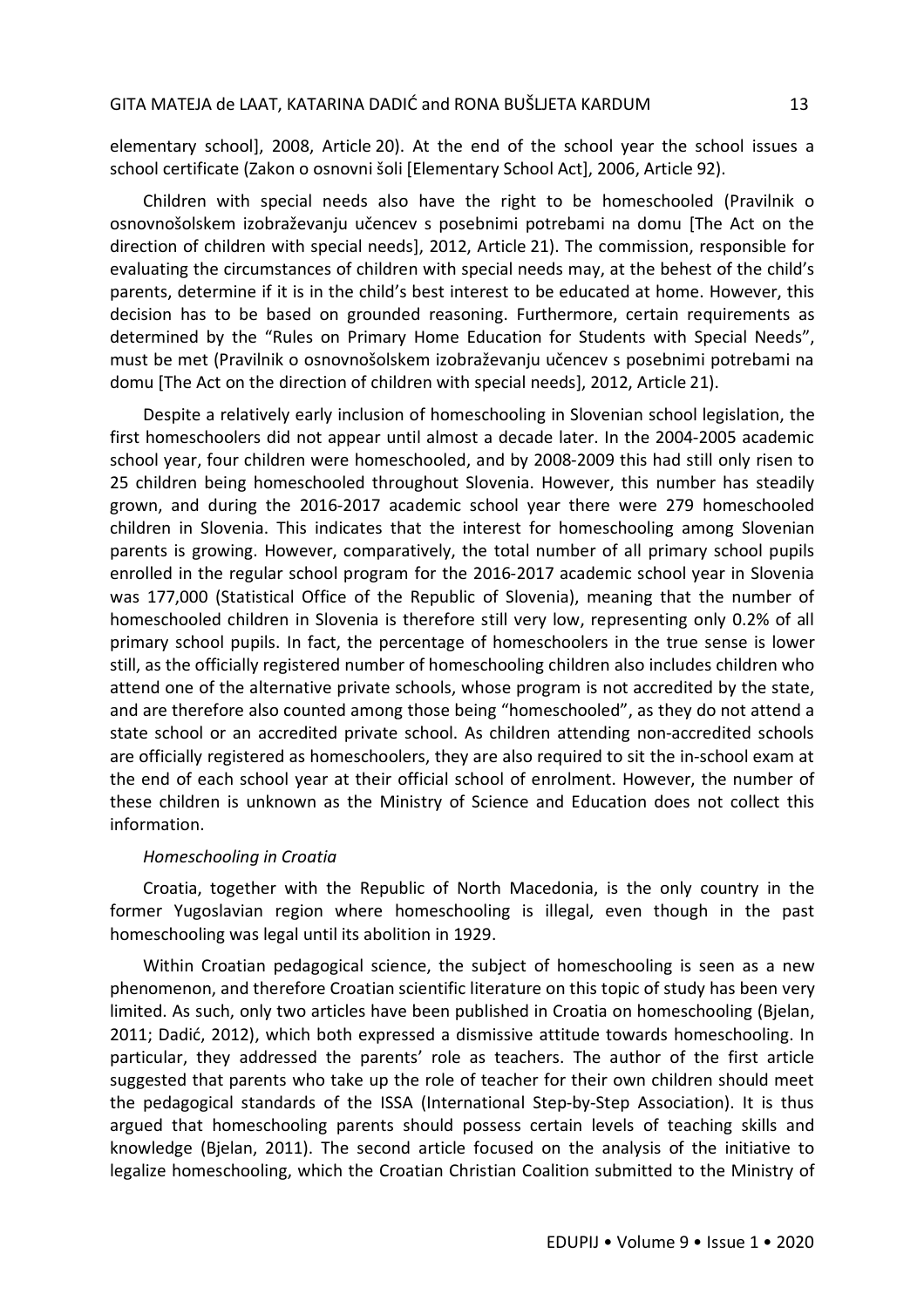Science and Education with their goal being to amend and supplement the Primary and Secondary Education Act. The analysis presented in the second article pointed to three important elements; (1) Croatia should have its own authentic model of homeschooling, (2) parents should first provide proof of their teaching skills, and (3) the acquired knowledge of homeschooled children should be appropriately tested (Dadić, 2012). The limitation with both of these two articles is that they do not explore homeschooling itself, yet suggest its regulation without seeking in-depth knowledge of the phenomenon.

It is important to note that Croatian media are not generally interested in the topic of homeschooling about which only a few articles have been authored. However, the activities of the three civil initiatives – the Croatian Christian Coalition, an association called "Education in Another Way" and another called "In the Name of the Family" – within the Croatian public domain clearly indicate that there are advocates of pedagogical pluralism in Croatia. Pedagogical pluralism should have been developed, along with the development of political pluralism, during the process of democratization after the fall of socialist Yugoslavia. This means that, not only the state should be allowed to establish and finance schools, but individual citizens, civil and teachers' associations, religious associations and other legal entities should be in a position to do the same (Matijević, 2009, 2011). Therefore, homeschooling should certainly form a part of the pedagogical pluralism in modern-day Croatia.

### **Methodology**

This study is qualitative in nature. For its purpose we conducted interviews with homeschooling parents – five from Slovenia and five from Croatia. Through the interviews, we examined the motivations of Slovenian parents to homeschool their children and why the Croatian parents interviewed expressed their desire to homeschool their children. Furthermore, we wanted to gain insight into the parents' thoughts on both the advantages and challenges of homeschooling, and in what way current Slovenian law determines how homeschooling is put into practice. As previously mentioned, we choose the method of standardized interviews and included both closed-ended and open-ended questions. The questions themselves and their set order were predetermined, therefore all of the interviewees were asked the same questions and in the same order. This enabled an accurate comparison to be established between the Slovenian and Croatian families according to the answers given during their interviews. At the beginning of each interview, we explained the interview's purpose and how we would both record and subsequently process their answers. Whilst analyzing the answers, we focused on four themes, each of which is addressed separately within the subsequent Results section of this paper.

Interviews were conducted with five Slovenian and five Croatian parents in a parallel manner. We met the Slovenian as well as Croatian parents via referral, social media, or through personal acquaintance. None of the Croatian interviewees were members of any existing Croatian association advocating homeschooling; similarly, none of the Slovenian parents were members of any association relating to the practice of homeschooling, since no such association currently exists.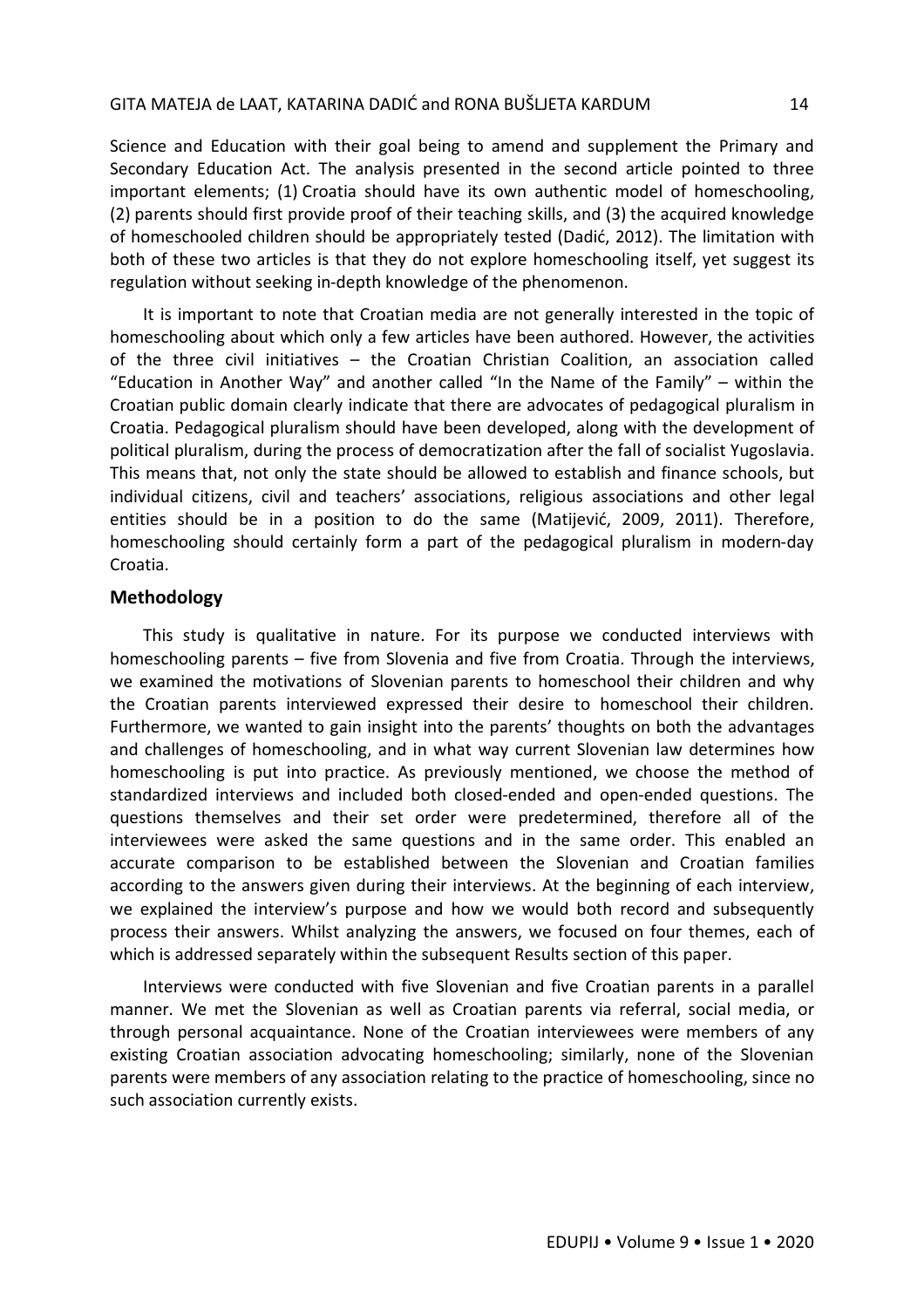### **Results**

From the interviews conducted with the parents in Slovenia and Croatia, we drew the following insights based on four themes. Excerpts drawn from the interviewees responses to our questions are included. In order to maintain the participants' anonymity, the participants' responses are code-referenced, with "S" denoting a Slovenian parent, and "R" denoting a Croatian parent.

#### *Parental Motivation for Homeschooling*

The answers of the Slovenian parents interviewed for the purposes of our research in general showed three primary motivations in why they elected to homeschool their children. Most cited the freedom it afforded them with regards to the teaching and learning process, and the freedom regarding family life that such a form of education can certainly offer (S2, S4, S5). Interviewee S2 said that "The most important reason for homeschooling was the freedom to travel during the year and to broaden the horizons of thinking," whilst S5 said that "Homeschooling makes it possible that we can be together as a family. And at the same time my child can learn wherever we are, at any time, and in any way."

These two motivations were followed by the wish to transmit values deemed as important to the parents (S1, S5), and to maintain better contact with their child (S1, S3). Regarding this, S1 described their reasoning as follows:

The idea that a child spends most of their time outside the home and is practically raised by other adults during this time, who at the same time have to raise an entire class of other children, made me feel uncomfortable. It seemed so unnatural to me. When I delved into this topic a little bit deeper, I realized that many studies on the subject that I read confirmed my own feelings. The second reason was the school system as it is now. The values that children acquire in schools are not the values that I perceive as being constructive (competitiveness, emphasis on grades etc.). Furthermore, schools should encourage the development of a child's skills, but in my opinion, that does not happen well enough.

The third-placed reason given by the parents was to be better able to transmit their own knowledge to their child, about which S1 stated:

I really do not want to miss the most part of my child's life by sending them to school, I want to be with them, lead them and transmit to them my experience and knowledge...for me it would be regrettable to let someone else do this, someone whom I do not even know very well, someone who perhaps has a different perception of the world than me or those close to me.

Two of the Croatian parents (R1, R2) stated that they would homeschool their children if they were able to do so, and that this was due to their dissatisfaction with the existing schooling system. One parent (R3) said that she considers homeschooling to be the best form of education for her child. Another parent (R4) stated that they would like to see the implementation of "flexi-schools," meaning that the child could attend school for one or two days per week, and the remainder would be spent learning from home. One other parent (R5) stated that they would choose homeschooling because they wanted to transmit their religious values that they held to their own child.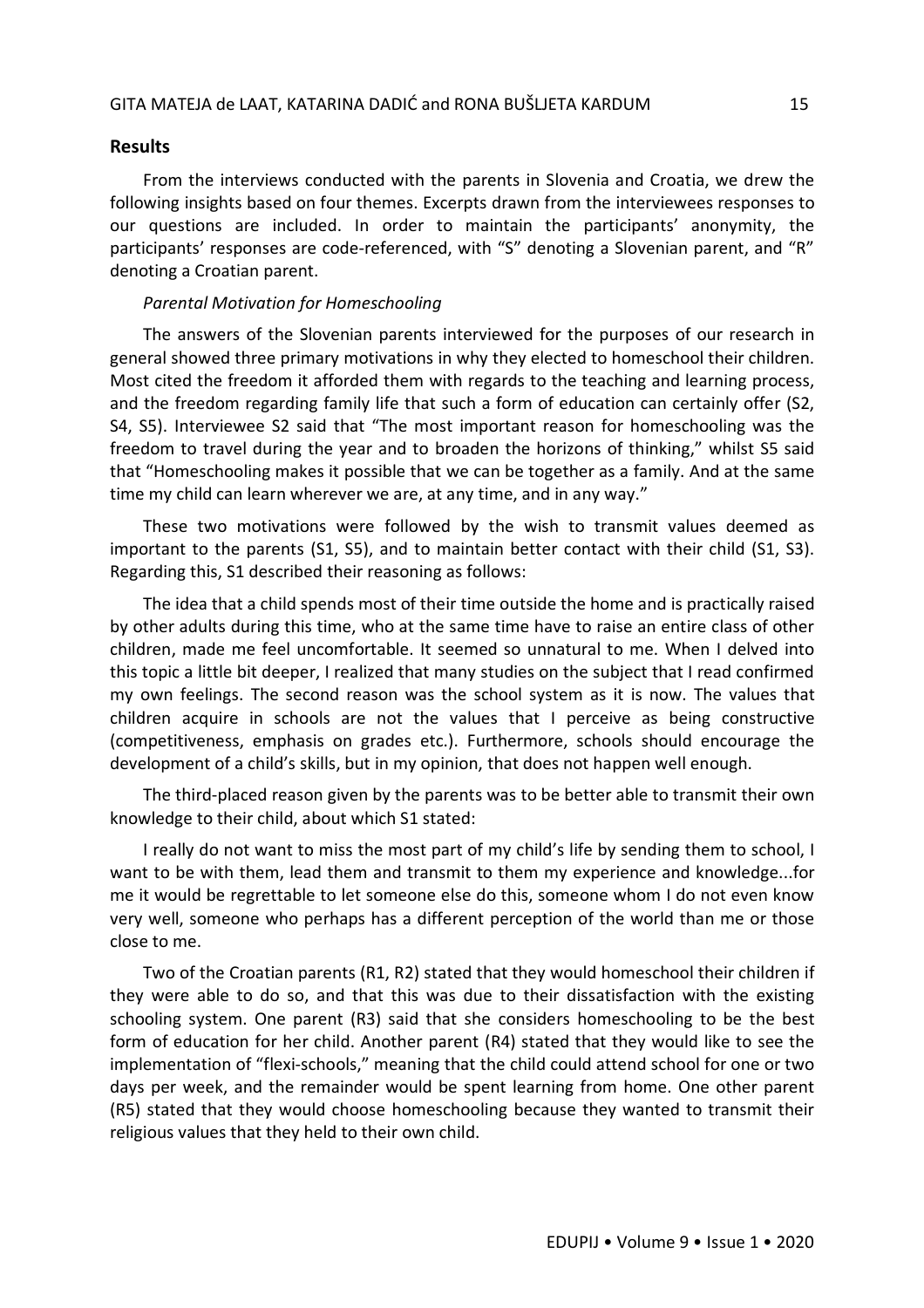#### *Advantages of Homeschooling*

We also asked the Slovenian parents about the perception of the advantages of homeschooling. Most of the parents (S1, S3, S4) mentioned that improved child socialization was one of the benefits of homeschooling, with S1 saying that:

The child has the time and space to bond with the family members in a healthy way. In my opinion, socialization in the true sense of the word takes place when parents and other adults of different ages and peers of different ages are involved in a child's socialization process. The child then does not spend most of their energy adapting to the requirements of the system (school curriculum) and to the opinions of their peers.

S4 stated that, "Homeschooling enables us to bring up and educate our children in such a way that they will become aware of the need to positively and actively contribute to the improvement of their environment, to society, and to their country." Similarly, S3 believes that home-based education enables the child to avoid the many negative influences they would be subjected to when attending school.

Two of the parents (S1, S2) mentioned that the greatest advantage of homeschooling as a type of education is an individualized approach to learning and teaching. S1 said that, "The biggest advantage in my opinion is that the child has time and space for individual development. They have time for the activities that they like and are interested in, and for their creativity." Participant S2 was of a similar opinion:

The great advantage of home education is that schooling can easily be adapted to the child's and the family's needs, and that the child can learn through experience as much as possible. My children now have the time to further develop their talents, which they did not have when they were attending school.

The answers of the Slovenian parents indicate that some of them decided to homeschool their children precisely because of what they deem to be its advantages. On this, S3 stated that she decided to homeschool her child because it enabled her to bond with her child more deeply, and at the same time better bonding is for her also one of the distinct advantages of homeschooling.

We also asked the Croatian parents the same question. Their answers were not as elaborate as those of the Slovenian parents, which can be attributed to the fact that they have no practical experience with homeschooling. However, all of the Croatian parents answered that they believed one of the advantages of homeschooling would be a better opportunity to really bond with their child.

#### *Challenges of Homeschooling*

When asked about the challenges of home-based education, most of the Slovenian parents (S1, S2, S3, S4) responded in that the challenge of homeschooling is in motivating their child to learn. Lack of a child's motivation to learn could be related to Slovenian homeschooled children being required to precisely follow the national school curriculum, rather than just following their interests, in order to achieve the required standards of knowledge and thereby pass the end of school year exam. Participant parent S1, for example, mentioned that "It is difficult to follow the curriculum. Any lack in a child's motivation to learn makes things even more difficult." Similarly, S2 stated that "The challenge is to encourage the child to sufficiently motivated to learn on their own,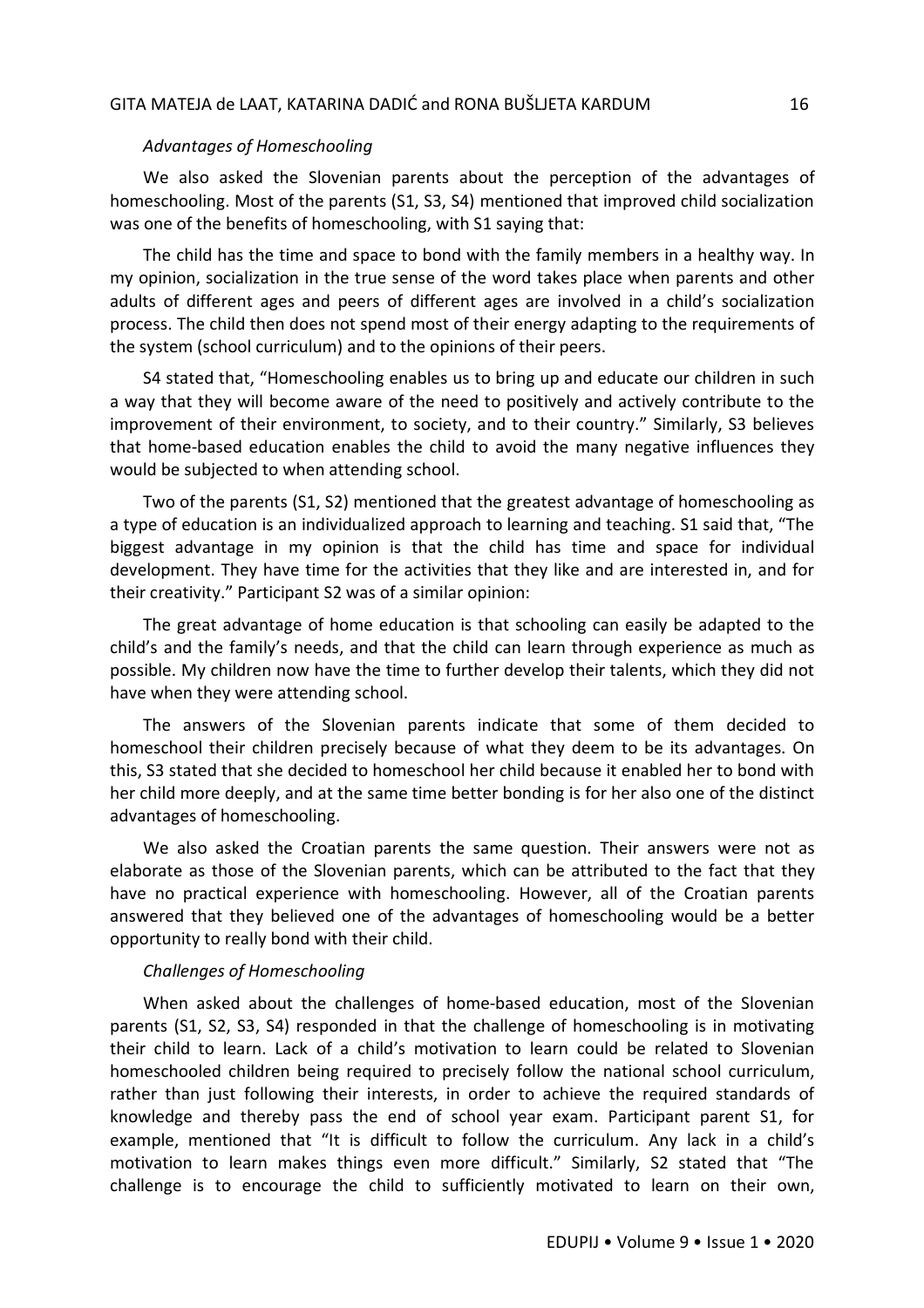independently, as well as increasing their enthusiasm for learning." Participant S4 answered similarly, saying that "The required learning material with which children must work, and the manner in which they have to learn is seen boring to them. However, because of school legislation, we have to follow the set curriculum."

The second-most common challenge mentioned by the homeschooling parents was the combination and coordination of family and work responsibilities. This challenge was mentioned by three parents (S1, S3, S5), with S5 stating that, "It is certainly challenging to coordinate all of the obligations that a homeschooling parent may have." Another challenge mentioned by two of the parents was that homeschooled children only sit exams at the end of the academic school year (S2, S4). On this, S2 mentioned the following: "We should have the possibility for our children to take exams throughout the school year." Furthermore, S4 believes that being allowed to take exams only at the end of the school year may be too stressful, both for the homeschooled children and for their parents as their teachers.

One parent (S3) mentioned the following challenge:

To prepare your child for the specific type of task and for the expectations of teachers they will encounter during the end of school year exam in order to be able to pass. For example, there are often more ways to arrive at the correct answer in math; at school, children usually learn one method to tackle a certain math question, whilst homeschooled children are expected to follow that same method, so their own curiosity and initiative to seek alternative ways can be curtailed, and to seek out clever alternatives to the standard way of solving a problem is not allowed or encouraged.

All of the parents who participated in our research were asked if their homeschooled children – when they had been tested in the end of school year exams – reached the required standard and learning objectives; with all of the parents responding that their child's exam results had been positive.

Again, the answers of the Croatian parents were less elaborate to those of the Slovenian parents. However, all the Croatian parents answered that they perceived their biggest challenge with homeschooling would probably be the organization of the child's learning process, as well as creation of an appropriate learning environment.

## *Parents Thoughts about Regulation of Homeschooling in Slovenia*

First, we asked the Slovenian participating parents what they liked about the regulation of home education, with all of the parents responding that they liked that homeschooling in Slovenia was permitted under law. Additionally, two of the parents (S1, S2), also pointed to another positive aspect about the regulation of homeschooling in Slovenia. S1 stated that: "I like the fact that the child does not have to take a test for all the subjects taught in school," whilst S2 said that: "I like that the test of most subjects in the last three grades is done in the form of an oral exam. In an oral exam the child has more space to really show off his or her knowledge."

We then asked the parents what did they not like about the regulation of homeschooling. All of the parents reported that they did not like the limited timeframe given to the end of school year examination period, when the schools check if homeschooled children have reached the required levels. S1 believed that the examination period was too short, saying that, "It is very stressful for a child to take several exams within a month and a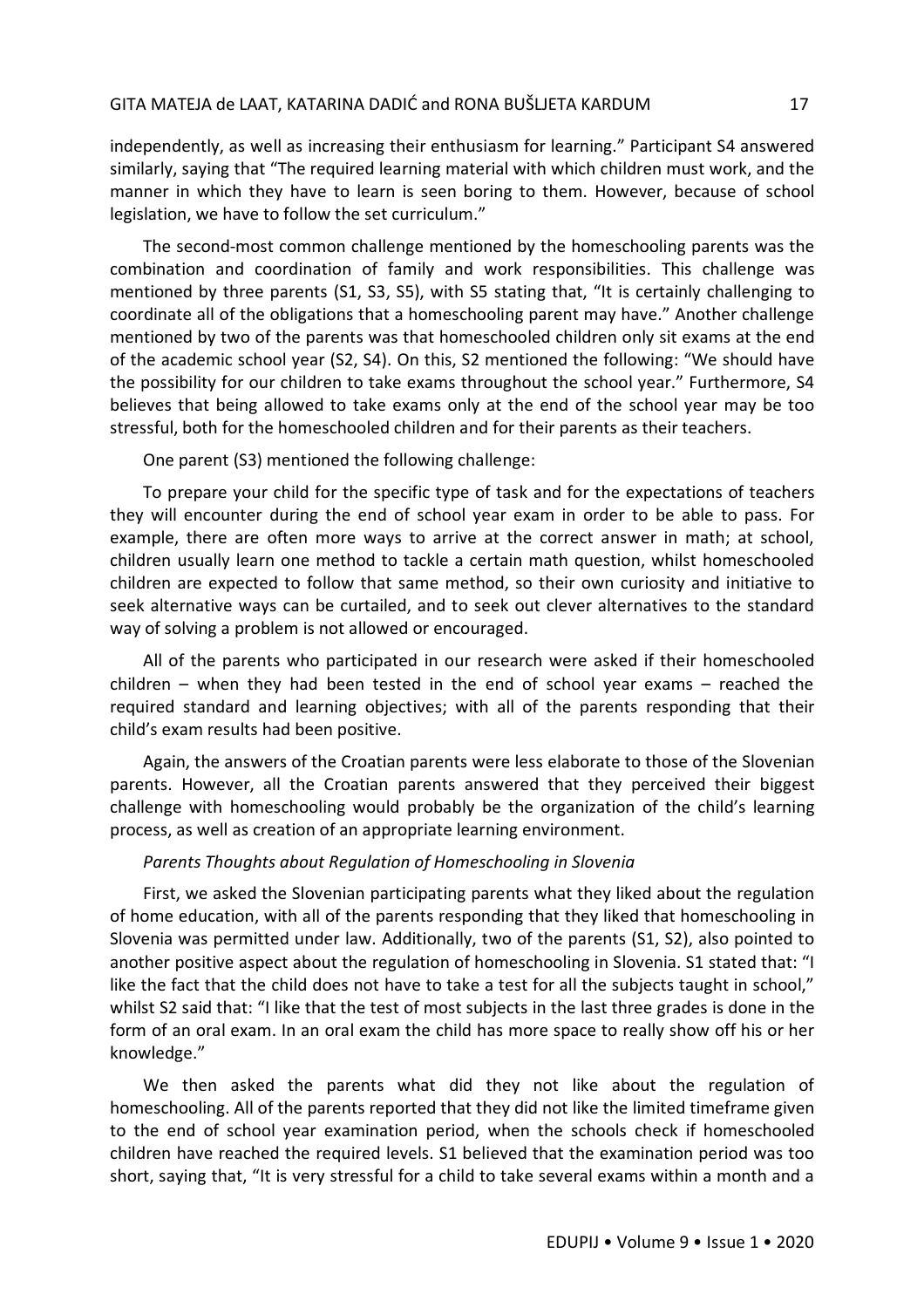half," and S2 was of a similar opinion, saying that the "Exams are too close together. If they are not willing to allow the exams to be taken during the entire school year, then the examination period should at least be prolonged." Similarly, S5 stated that:

When the child attends the first three grades, there are only two exams. Then it is not that stressful to take the exams at the end of the school year. However, in the higher grades, the number of subjects which are being tested is much greater, and it is not easy for the child to take nine exams within a short period of one and a half months.

S1 mentioned another perceived negative aspects regarding the regulation of homeschooling in Slovenia. She was not satisfied with the child's knowledge being evaluated at the end of each school year, and would rather see the child's knowledge being evaluated after every three grades, that is at the end of the third, sixth, and ninth grades. Additionally, S3 mentioned two more negative aspects of the homeschooling regulations. These were that the law does not stipulate that schools should or should not permit homeschooled children to attend various school-organized activities, with decisions about this left arbitrarily to each school. Second, that the law does not stipulate that parents who homeschool their children should receive any state financial assistance, whereas it should be noted that the school to where the child is officially registered receives some level of state funding, even though they are homeschooled.

Finally, we asked the parents how they would suggest changing the legal regulations for homeschooling in Slovenia. As expected, the parents wanted to see changes to the regulations determining the evaluation of homeschooled children's knowledge. However, their suggestions varied somewhat. Both S1 and S3 wished that knowledge evaluation could be conducted throughout the entire year. S2 was of the same opinion, but said that where this was not possible, it should at least be possible that the exams in the last three elementary school grades be spread over the full second semester. Parent S4 stated that "The school should offer the possibility of regular evaluation of the child's progress during the entire year or at the end of the school year, if the parents requested it." On this, S5 would change the knowledge evaluation system; stating: "I would implement greater flexibility in determining the timeframe for the examination period in the last six grades."

S4 added the following: "In my opinion, the assessment should be based on tests that other children [attending school] were applied during the school year. The tests for homeschooled children should not be more extensive or more difficult."

### *Didactic-methodical Aspects of Homeschooling – A Hypothetical "Croatian model"*

Croatia's educational system is currently undergoing a major reform that includes early childhood, primary and secondary education. The foundation of this reform can be traced to an umbrella document entitled "Strategy of Education, Science, and Technology" (2014), which also announced the so-called "Curricular Reform". Among other things, the Curricular Reform presented 52 new curricular documents that brought in a new paradigm of learning and teaching to Croatia. In these documents, it is stressed that students should be placed at the center of the teaching process, and take an active role in the learning process. In this way, it is aimed that students will acquire the necessary knowledge, skills, and attitudes that will help make them functional and valuable 21st century citizens.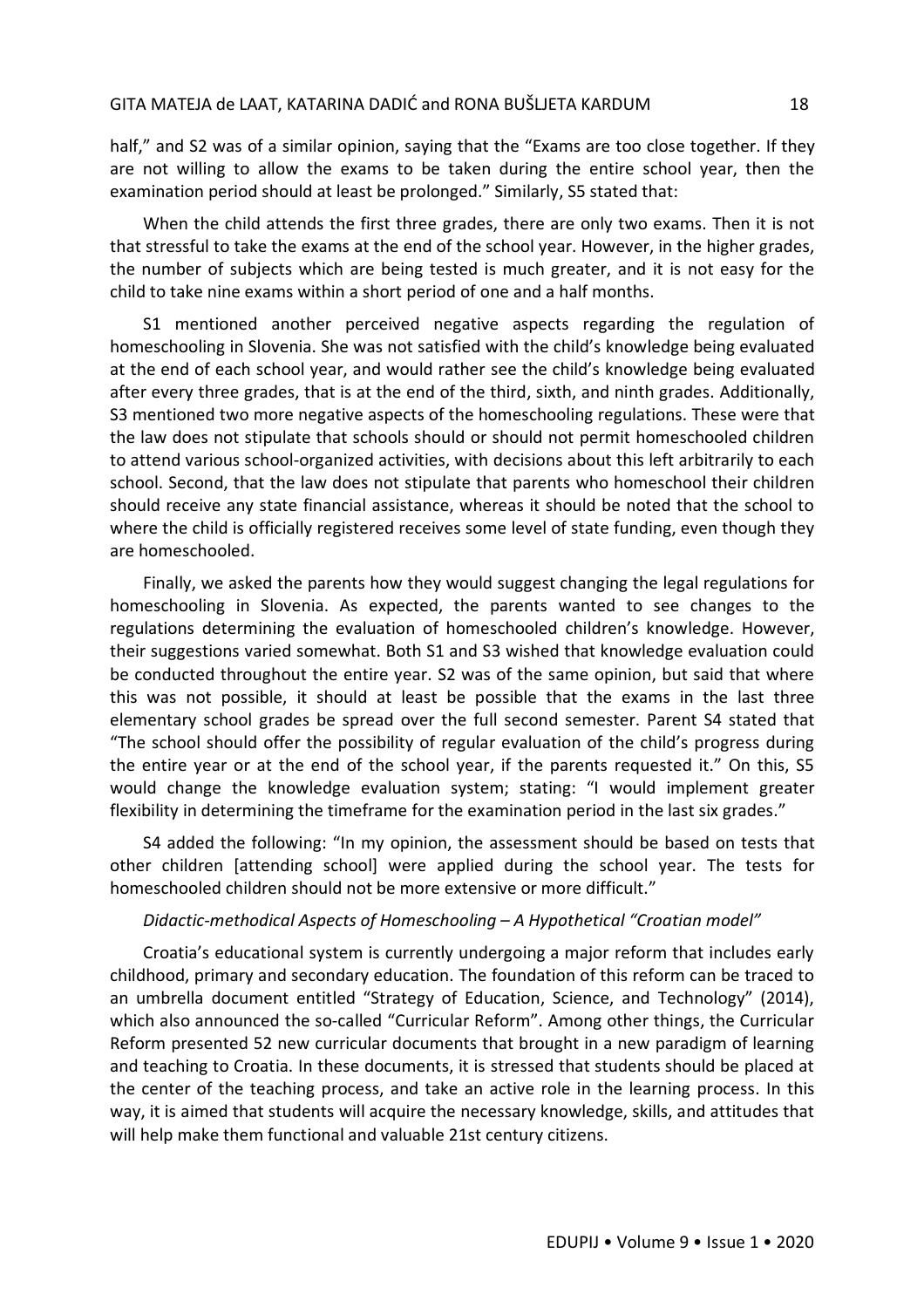However, despite the changes that the Curricular Reform (which is notably the most comprehensive reform in the history of education in Croatia) brought to Croatia's educational processes, none of the documents mention or emphasize the need for legal regulations for homeschooling. Since homeschooling is legally regulated in most countries in the European Union and across the region (Koons, 2010; Kunzman & Gaither, 2013), it is clear that there are different models of implementation in play for this type of education.

Without disputing the efficiency of different models and ways of implementing homeschooling, we find it important to highlight the aim of this paper – to compare Croatia with the Slovenian model of homeschooling, based on which we will attempt to build a foundation for the development of homeschooling in the Republic of Croatia. We will start with what we think are the three most important elements of successful homeschooling – an educated parent-teacher, adequate methods of teaching/learning, and a successful process for homeschooling academic evaluation. One of the primary preconditions of homeschooling implementation is the need for an adequately educated parent-teacher, because the Croatian model of homeschooling should, above all, offer ways and conditions to achieve this status. One way to accomplish this is through online education that could be conducted with the help of a well-designed online platform. Such a platform would be accessible to parents who want to educate their children at home, with the primary goal of the platform being the acquisition of competencies by prospective parent-teachers as necessary for homeschooling. Online education via the platform should be guided by experienced mentors holding a degree in educational sciences, pedagogy, or educational theory, with relevant literature on educational sciences made available to prospective parent-teachers. Also, this platform would offer an opportunity for prospective parent-teachers to exchange views, materials, and experiences in the future. Online education for parent-teachers should be implemented over the longer term, and should aim to provide direction and training as follows:

- (1) Defining homeschooling curricula in accordance with the vision, values, and principles of education in Croatia;
- (2) How to recognize the opportunities and abilities of their children;
- (3) Selecting and applying appropriate strategies and methods of teaching that would lead to the homeschooled child achieving a given set of outcomes and goals;
- (4) Choosing and utilizing different mediums as instruments of teaching content;
- (5) Learning how to evaluate the teaching and learning process.

It would also be beneficial to develop an additional support system for parent-teachers through consultative meetings held with their mentors. This type of face-to-face communication could be used to resolve any potential barriers or obstacles that may arise with homeschooling practices, especially those concerning the teaching and learning process. Despite not knowing what strategies, methods, and procedures are the most effective (because there are many different factors that can affect learning and therefore teaching), if we consider various contemporary theories and studies, we can claim with some certainty that certain ways of teaching are more effective than others. Methods for which the goal is to encourage students to become active participants in the learning process – so that they can independently ask questions, explore, think critically, draw their own conclusions and be creative  $-$  are the most desirable methods. Given all of this, we can conclude that the preferred ways of teaching and learning in homeschooling should include: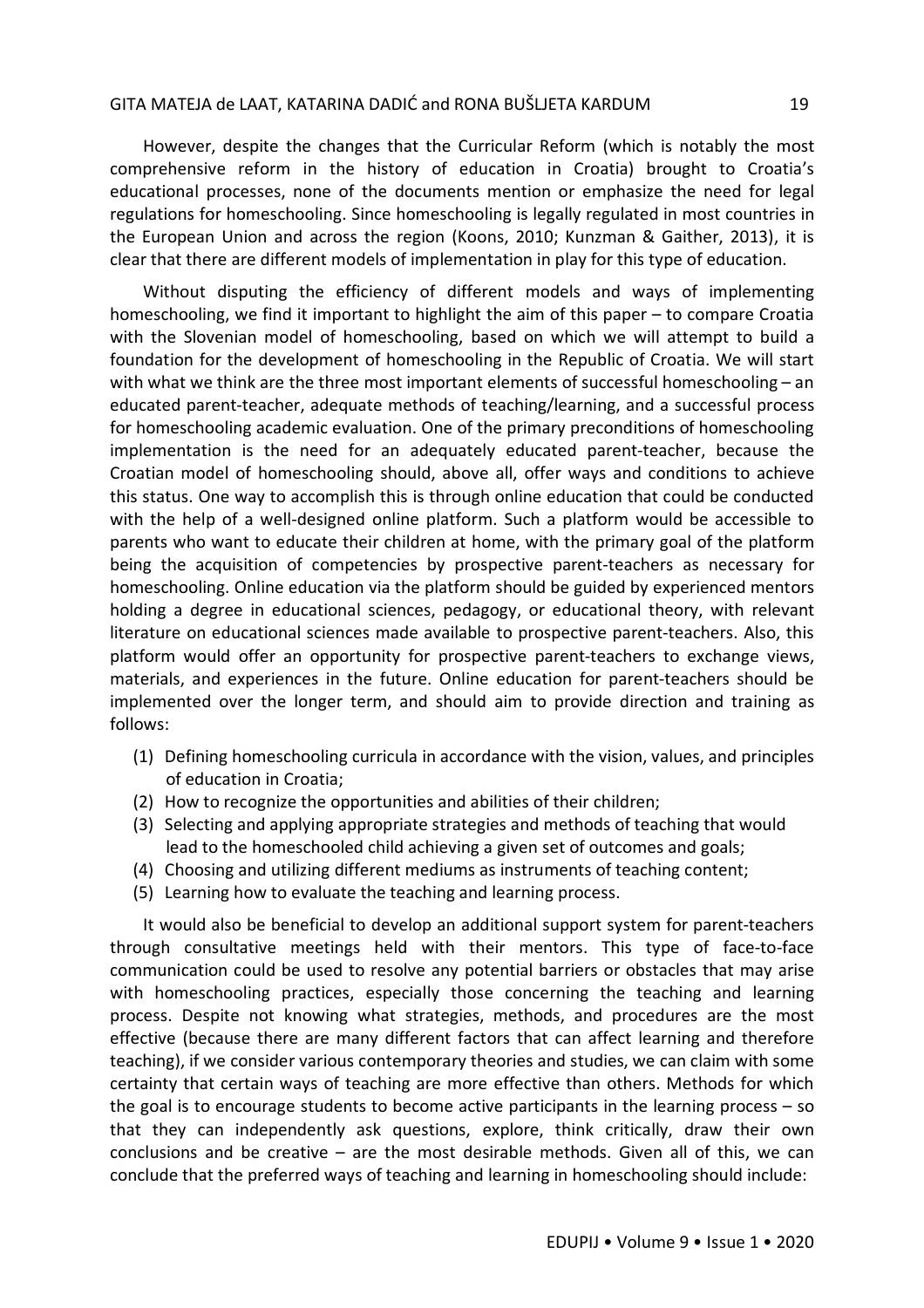- Problem tasks:
- Research questions;
- Projects tasks;
- Associating with real-life experiences;
- Challenging situations;
- Different creative tasks;
- Gamification in learning.

Each of the above ways of teaching and learning has distinct advantages and disadvantages, and with the method selected by parent-teachers dependent on set goals and outcomes, as well as the child's abilities and situational circumstance etc. Just as other teaching and learning methods undergo a process of evaluation, it would also be necessary to examine the results of homeschooling through the application of some type of external evaluation in order to determine both its positive and negative aspects, as well as to detect to what extent the goals and outcomes prescribed by the national curriculum are being achieved in each homeschooling occurrence. This evaluation task could be performed by the National Center for External Evaluation of Education, which is currently responsible for the preparation, organization, and implementation of the "State's final", a national exam applied as the exit to secondary education.

## **Conclusion**

Both for Slovenia and Croatia, it could be said that having educational pluralism is not a foregone conclusion, which can be attributed to the political history of the second half of the last century. Although the democratization process in Slovenia has led to a few private school initiatives since the 1990s and the legalization of homeschooling, for Croatia it must be concluded that, after 50 years of school and pedagogical uniformity, it is difficult to suddenly develop and apply pedagogical and school pluralism (Matijević, 2009). The situation in Croatia, as it is currently, certainly does not readily facilitate the development of school and pedagogical pluralism.

In this study, we wanted to make a comparison of the homeschooling situation in both Slovenia and Croatia, in the hope that it could provide answers as to how best to create an authentic homeschooling model for Croatia. The legalization of homeschooling in Croatia would certainly be an important step in the further development of pedagogical pluralism and pedagogical individualism, and would more closely align to the standards of European school democracies which imply the possibility for parents to choose a pedagogical concept or pedagogy according to how they wish their children to be educated, including the right to choose not to enroll their children to a public or private school, but to raise and educate their children themselves according to a private arrangement. Indeed, the answers we received during our interviews with Croatian parents aspiring to homeschool their children certainly indicates a level of dissatisfaction with the existing school system.

We believe that the experiences of Slovenian homeschooling parents could be helpful in creating an authentic Croatian model for homeschooling. First, Croatian people can see, based on the Slovene example, that homeschooling can indeed work; that it can be trusted as a genuine form of education, since Slovenian homeschooled children have been proven to be successful at reaching the required learning goals. One of the reasons for this is that homeschooling offers a more individualized, tailor-made approach to learning.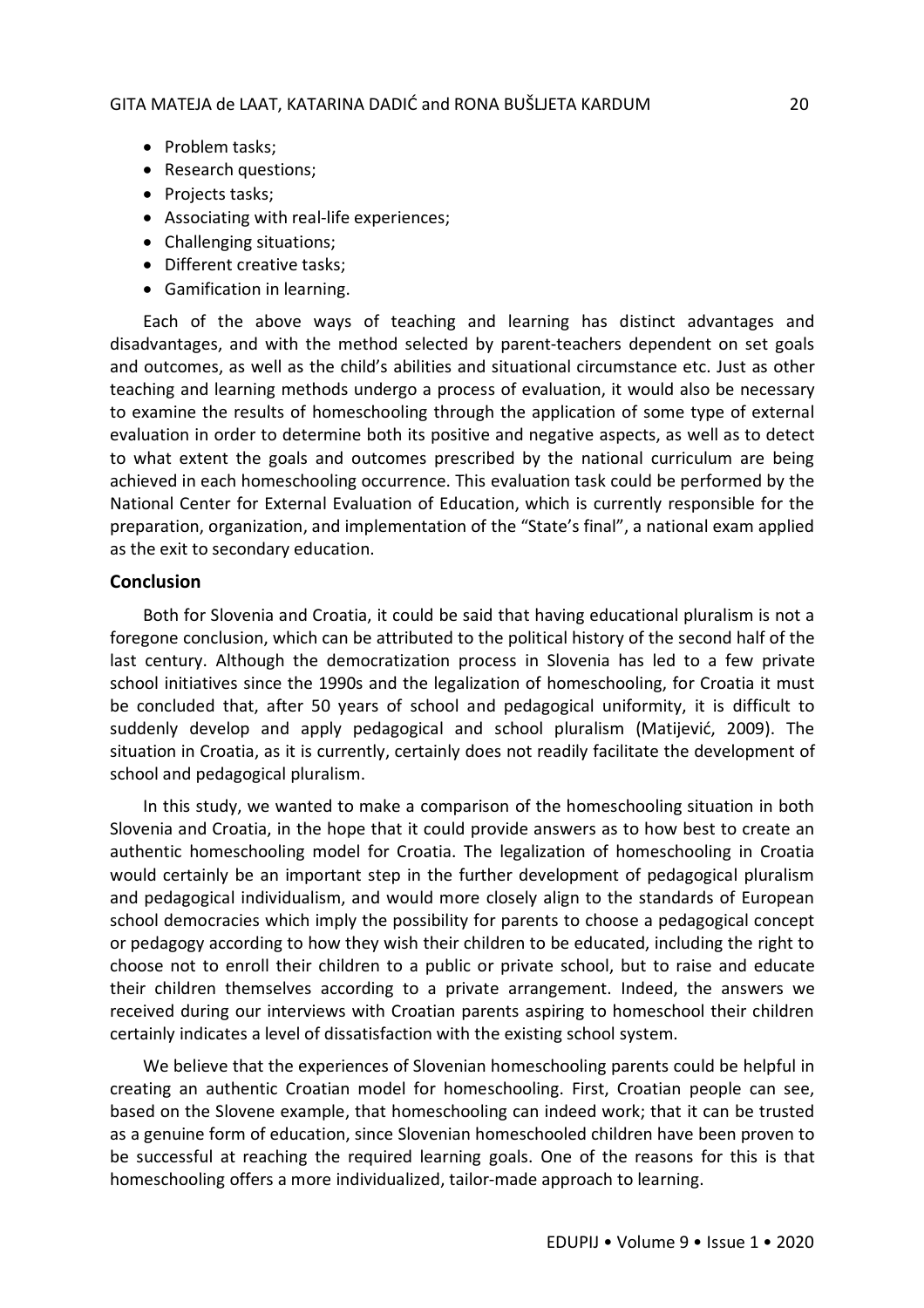However, the answers from Slovenian parents also indicate that the homeschooling regulation has an aspect which causes stress and diminishes motivation to learn. Therefore, we should note, that any law regulating homeschooling should be aimed towards supporting the child's development into a heathy and mature 21st century citizen. Effective learning can make a significant contribution to that process. The child should, therefore, be at the center of the learning process rather than the learning goals as stated in the curriculum.

The answers of the Slovenian parents we interviewed showed that strictly following the curriculum instead of the child's interest can impair the child's motivation to learn in the homeschool environment. Also, the development of certain skills at fixed moments in time can be unconstructive, because children develop at different tempos. Another significant challenge for both homeschooled children and their parents is the stress that can be experienced due to the school-imposed exams held at the end of each school year. It is correct that the state must ensure the quality of homeschooled education, because it is every child's right to receive a decent and proper education, and we therefore understand that testing is important for the state; especially for a state with a socialistic past where the state was regarded as the main driving force behind the development of the individual. However, testing need not necessarily work to its current child-unfriendly form. Flexibility in scheduling exams or demonstrating progress in the form of annual presentations of a student's portfolio might be two alternative ways to tackle this issue in the future in Slovenia, and at the same time could then be applied as a suggested model for Croatian homeschooling.

These suggestions could therefore be put forward to a Croatian team of experts in charge of educational reform when homeschooling hopefully gains a legal place in the Croatian educational landscape.

## **Notes**

Corresponding author: RONA BUŠLJETA KARDUM

## **References**

Allgemeine Schulordnung. (1774). [General School Ordinance, Habsburg territories].

- Bjelan, S. (2011). Roditelj kao nastavnik Osposobljavanje roditelja za proces školovanja kod kuće. In M. Matijević & T. Žiljak (Eds.), *Andragoška profesija i kompetencije stručnjaka u obrazovanju odraslih* [Andragogical Profession and Competences of Experts in Adult Education] (pp. 58-70). Zagreb, Croatia: Agencija za strukovno obrazovanje i obrazovanje odraslih.
- Čuvaj, A. (1911). *Građa za povijest školstva, Vol. 6*. Zagreb, Croatia: Trošak i naklada Kr. hrv. slav.-dalm. zem. vlade, Odjela za bogoštovlje i nastavu.
- Dadić, K. (2012). Kritičko razmatranje modela Homeschoolinga. *Život i škola: časopis za teoriju i praksu odgoja i obrazovanja*, *58*(28), 21-30.
- Fischer, R. (2006). *Homeschooling – Tradition und Perspektive*, [Homeschooling Tradition and Perspective]. Würzburg, Germany: Ergon.
- Gabrič, A (2006). *Šolska reforma 1953-1963*. Ljubljana, Slovenia: Inštitut za novejšo zgodovino.
- Gabrič, A. (2009). *Sledi šolskega razvoja na Slovenskem*. Ljubljana, Slovenia: Pedagoški inštitut.